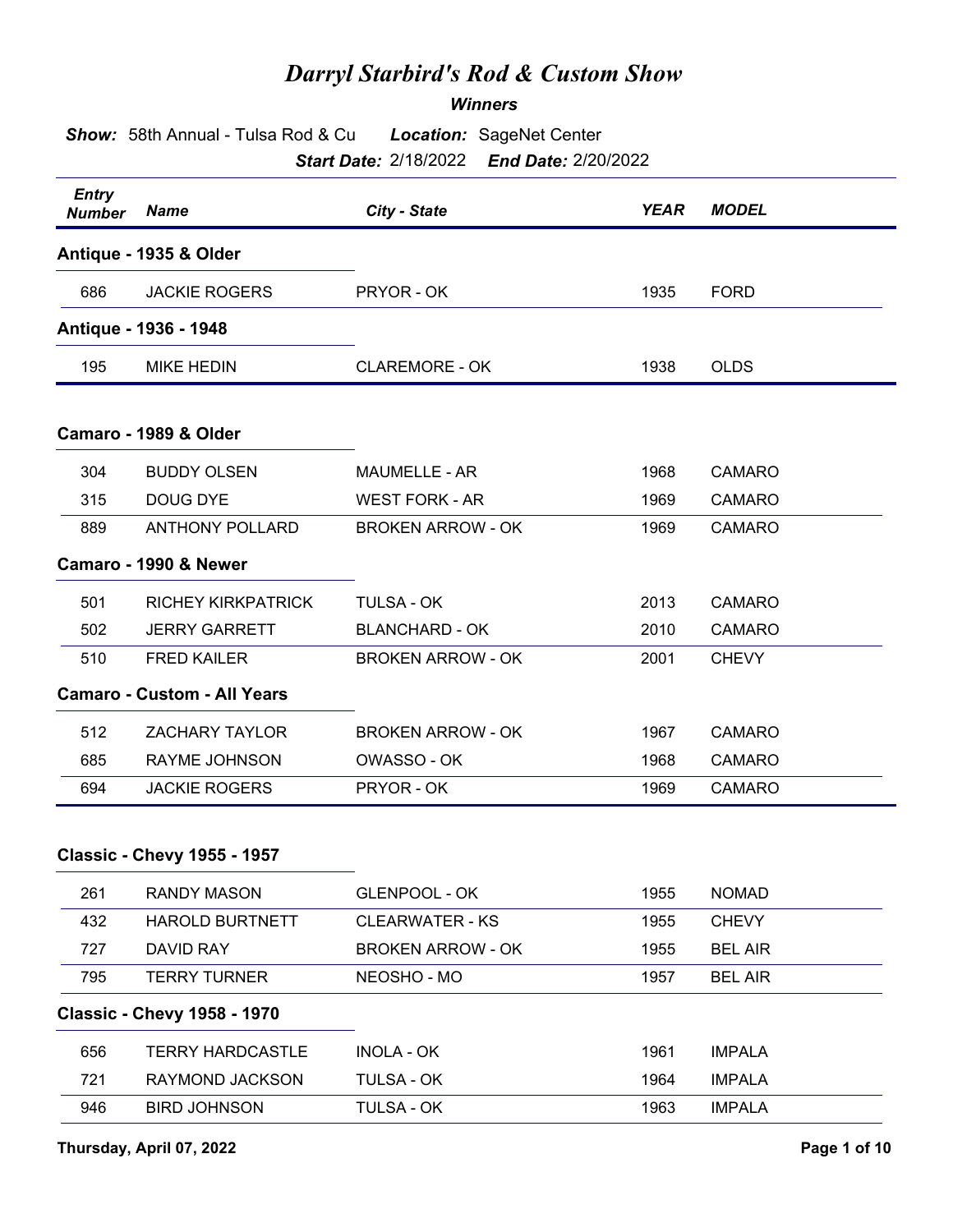| <b>Entry</b><br><b>Number</b> | <b>Name</b>                          | City - State             | <b>YEAR</b> | <b>MODEL</b>    |
|-------------------------------|--------------------------------------|--------------------------|-------------|-----------------|
|                               | Classic - Chevy Truck 1958 - 1970    |                          |             |                 |
| 301                           | ROBERTA WRIGHT                       | PORUM - OK               | 1962        | CHEVY PU        |
|                               |                                      |                          |             |                 |
|                               | <b>Competition - Drag</b>            |                          |             |                 |
| 612                           | <b>ERIC GIBSON</b>                   | OWASSO - OK              | 1993        | <b>FORD</b>     |
| 692                           | <b>GREG PITCHER</b>                  | VINITA - OK              | 1969        | <b>CAMARO</b>   |
| 728                           | <b>RODNEY DOERR</b>                  | WATERLOO - IL            | 1957        | <b>BEL AIR</b>  |
| <b>Competition - Oval</b>     |                                      |                          |             |                 |
| 588                           | <b>KENDALL SPEARS</b>                | <b>FARMINGTON - AR</b>   | 1967        | <b>COUGAR</b>   |
|                               | Corvette - 1953 - 1979               |                          |             |                 |
| 566                           | <b>LONNIE SHERRY</b>                 | SAPULPA - OK             | 1971        | <b>CORVETTE</b> |
| 812                           | <b>DONNIE REEVES</b>                 | TULSA - OK               | 1975        | <b>CORVETTE</b> |
| 950                           | <b>JAY MURPHY</b>                    | TULSA - OK               | 1959        | <b>CORVETTE</b> |
|                               | Corvette - 1980 - & Newer            |                          |             |                 |
| 569                           | <b>TONY MIMS</b>                     | <b>BROKEN ARROW - OK</b> | 2007        | <b>CORVETTE</b> |
| 806                           | <b>LARRY CATES</b>                   | <b>COLLINSVILLE - OK</b> | 2016        | <b>CORVETTE</b> |
| 809                           | <b>KENNY MILLER</b>                  | <b>COLLINSVILLE - OK</b> | 2007        | <b>CORVETTE</b> |
|                               | <b>Corvette - Custom - All Years</b> |                          |             |                 |
| 266                           | <b>DONNY POINDEXTER</b>              | <b>TULSA - OK</b>        | 1967        | <b>CORVETTE</b> |
| 651                           | <b>TONY HIBBARD</b>                  | <b>INOLA - OK</b>        | 1980        | <b>CORVETTE</b> |
| 796                           | <b>JAMES BROWN</b>                   | <b>CLAREMORE - OK</b>    | 1961        | <b>CORVETTE</b> |
|                               |                                      |                          |             |                 |
|                               | Cougar - 1967 & Older                |                          |             |                 |
| 592                           | CARL WOODS                           | SAPULPA - OK             | 1967        | <b>COUGAR</b>   |
| 593                           | <b>CHARLES BROWN</b>                 | OWASSO - OK              | 1967        | <b>COUGAR</b>   |
| 599                           | <b>JEANNE CHRISTIAN</b>              | <b>BROKEN ARROW - OK</b> | 1967        | <b>COUGAR</b>   |
|                               | Cougar - 1968 & Newer                |                          |             |                 |
| 596                           | <b>FLOYD BROWN</b>                   | OWASSO - OK              | 1968        | <b>COUGAR</b>   |
| 605                           | <b>ROYCE PETERSON</b>                | TULSA - OK               | 1968        | <b>COUGAR</b>   |
| 607                           | <b>MIKE DENNEY</b>                   | MOUNDS - OK              | 1968        | <b>COUGAR</b>   |
|                               | Thursday, April 07, 2022             |                          |             | Page 2 of 10    |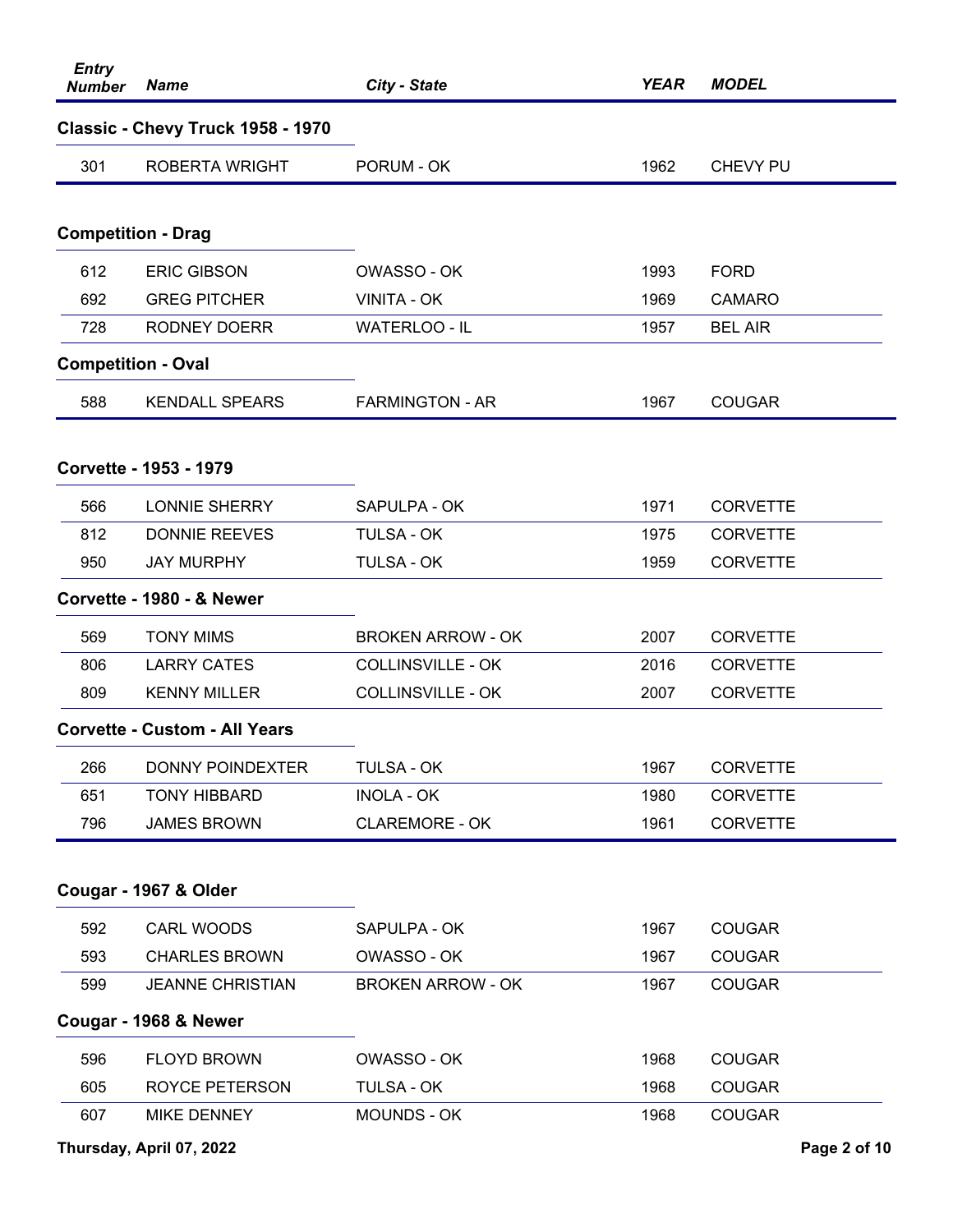| <b>Entry</b><br><b>Number</b> | <b>Name</b>                                    | City - State             | <b>YEAR</b> | <b>MODEL</b>       |
|-------------------------------|------------------------------------------------|--------------------------|-------------|--------------------|
| <b>Cougar - All Years</b>     |                                                |                          |             |                    |
| 581                           | <b>PHILIP CHILDERS</b>                         | <b>TULSA - OK</b>        | 1968        | <b>COUGAR</b>      |
| 595                           | <b>FLOYD BROWN</b>                             | OWASSO - OK              | 1967        | <b>COUGAR</b>      |
|                               | Custom - 1935 - 1969                           |                          |             |                    |
| 10                            | <b>JERROD HEINLEIN</b>                         | <b>OSAGE BEACH - MO</b>  | 1965        | <b>MALIBU</b>      |
| 42                            | <b>JOHNATHAN COWHER</b>                        | <b>MARSHALL - MO</b>     | 1968        | <b>FIREBIRD</b>    |
| 131                           | <b>MARK LADD</b>                               | <b>TULSA - OK</b>        | 1963        | <b>FALCON</b>      |
| 271                           | <b>MICHAEL SHANLEY</b>                         | PLEASANT HILL - MO       | 1964        | <b>RAMBLER</b>     |
| 973                           | <b>MIKE PORTER</b>                             | <b>SAND SPRINGS - OK</b> | 1969        | <b>CHEVELLE SS</b> |
|                               | <b>Custom - 1970 - 1999</b>                    |                          |             |                    |
| 267                           | <b>TONY WOOD</b>                               | <b>TULSA - OK</b>        | 1971        | <b>CHEVELLE</b>    |
| 574                           | <b>JOSEPH MCGRIFF</b>                          | <b>SAND SPRINGS - OK</b> | 1970        | <b>CHEVELLE</b>    |
|                               | Custom - 2000 - Newer                          |                          |             |                    |
| 292                           | <b>BEN HAYES</b>                               | PRYOR - OK               | 2009        | <b>PONTIAC</b>     |
| 460                           | <b>MONTO ROBINSON</b>                          | OKMULGEE - OK            | 2006        | <b>ESCALADE</b>    |
| 977                           | <b>BRANDON MCCOY</b>                           | <b>BROKEN ARROW - OK</b> | 2005        | <b>DODGE</b>       |
|                               | <b>Custom - Full &amp; Radical 1935 - 1969</b> |                          |             |                    |
| 211                           | <b>MIKE PATTERSON</b>                          | <b>TULSA - OK</b>        | 1949        | <b>MERC</b>        |
| 341                           | LYNDYLL JOHNSTON                               | <b>INOLA - OK</b>        | 1951        | <b>CHEVY</b>       |
| 384                           | <b>DAWN SALTKILL</b>                           | SOLOMON - KS             | 1951        | <b>FORD</b>        |
|                               | <b>Custom - Low Rider</b>                      |                          |             |                    |
| 276                           | <b>CHARLIE MCCARTHY</b>                        | <b>TULSA - OK</b>        | 1975        | <b>CAPRICE</b>     |
| 391                           | <b>GARLAND SMITH</b>                           | LAS VEGAS - NV           | 1985        | <b>FLEETWOOD</b>   |
| 879                           | <b>GENARO ORNELAS</b>                          | <b>TULSA - OK</b>        | 1965        | <b>IMPALA</b>      |
|                               | <b>Custom - Mild 1935 - 1969</b>               |                          |             |                    |
| 305                           | <b>TROY WILKINS</b>                            | <b>MAUMELLE - AR</b>     | 1953        | <b>FORD</b>        |
| 371                           | <b>JOHN FLEMING</b>                            | ASHER - OK               | 1947        | <b>MERC</b>        |
| 652                           | <b>TONY HIBBARD</b>                            | <b>INOLA - OK</b>        | 1966        | <b>CORVETTE</b>    |
| 947                           | <b>BIRD JOHNSON</b>                            | TULSA - OK               | 1961        | <b>STARLINER</b>   |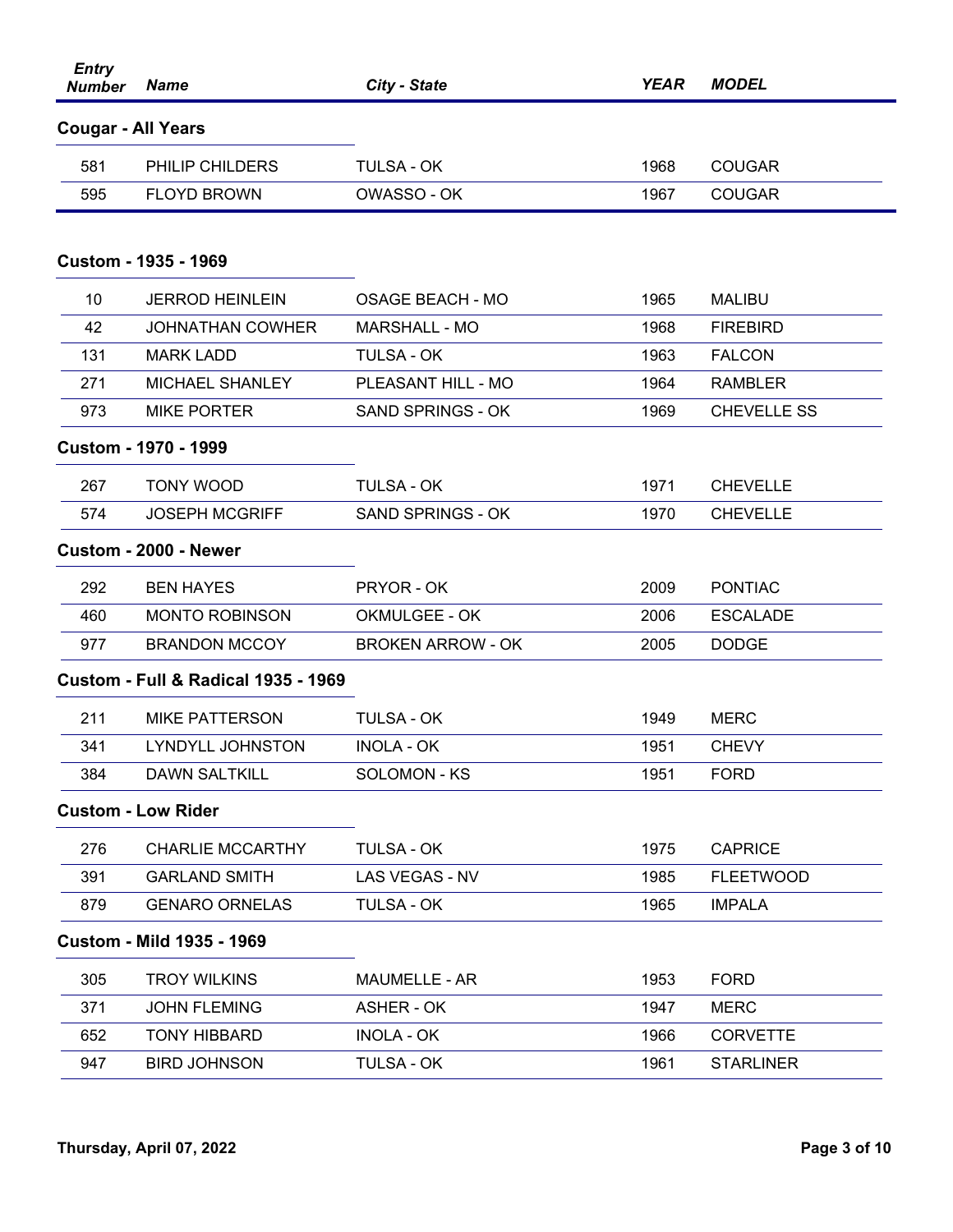| <b>Entry</b><br><b>Number</b> | <b>Name</b>                          | City - State             | <b>YEAR</b> | <b>MODEL</b>       |
|-------------------------------|--------------------------------------|--------------------------|-------------|--------------------|
|                               | <b>Custom - Mild 1970 - 1999</b>     |                          |             |                    |
| 190                           | <b>STEVE PITTS</b>                   | <b>HOMINY - OK</b>       | 1973        | <b>CAMARO</b>      |
| 270                           | <b>JIMMY WOOTON</b>                  | <b>GARDEN CITY - MO</b>  | 1971        | <b>CHEVELLE</b>    |
| 716                           | <b>RICHARD A WRIGHT S</b>            | OWASSO - OK              | 1972        | <b>CHEVELLE</b>    |
|                               |                                      |                          |             |                    |
|                               | Import/Euro - 1980 & Older           |                          |             |                    |
| 74                            | <b>MARGRET TIBBETTS</b>              | ALBUQUERQUE - NM         | 1956        | <b>BEETLE</b>      |
| 111                           | <b>CAROLYN RAWLS</b>                 | <b>AFTON - OK</b>        | 1973        | <b>VW</b>          |
| 161                           | <b>CASEY GOODWIN</b>                 | <b>JENKS - OK</b>        | 1959        | <b>VW BUS</b>      |
|                               | Import/Euro - 1990 & Newer           |                          |             |                    |
| 472                           | SOPHIA HUTCHINSON                    | <b>TULSA - OK</b>        | 1996        | <b>DIAHATSU</b>    |
| 513                           | <b>HEATH HARDEN</b>                  | SANDSPRINGS - OK         | 2015        | <b>HYUNDAI</b>     |
| 964                           | <b>KYLE ALCORN</b>                   | <b>TULSA - OK</b>        | 2019        | <b>LEXUS</b>       |
| Jr Race Cars - /              |                                      |                          |             |                    |
| 615                           | <b>GRACIE BLAKNEY</b>                | <b>SAND SPRINGS - OK</b> | 2011        | <b>JR DRAGSTER</b> |
| Miscellaneous - /             |                                      |                          |             |                    |
| 100                           | DARRYL SANDHURST                     | AVOCA - MN               | 1932        | <b>MINI RDSTR</b>  |
| 517                           | DARYLE FOX                           | <b>BIXBY - OK</b>        | 2008        | <b>HUFFY</b>       |
| 618                           | <b>GRACIE BLAKNEY</b>                | <b>SAND SPRINGS - OK</b> | 2004        | <b>GOLF CART</b>   |
| Motorcycle - /                |                                      |                          |             |                    |
| 200                           | <b>BRANDON JONES</b>                 | <b>CLAREMORE - OK</b>    | 2003        | <b>SUZUKI</b>      |
| 450                           | <b>SKIP HUBBERT</b>                  | <b>GLENPOOL - OK</b>     | 2002        | HD                 |
|                               | <b>Motorcycle - Custom Bagger</b>    |                          |             |                    |
| 482                           | <b>GARRETT MARSHALL</b>              | <b>BROKEN ARROW - OK</b> | 2017        | HD                 |
|                               | <b>Motorcycle - Domestic Classic</b> |                          |             |                    |
| 379                           | <b>MARC LUNDY</b>                    | <b>BROKEN ARROW - OK</b> | 1972        | HD                 |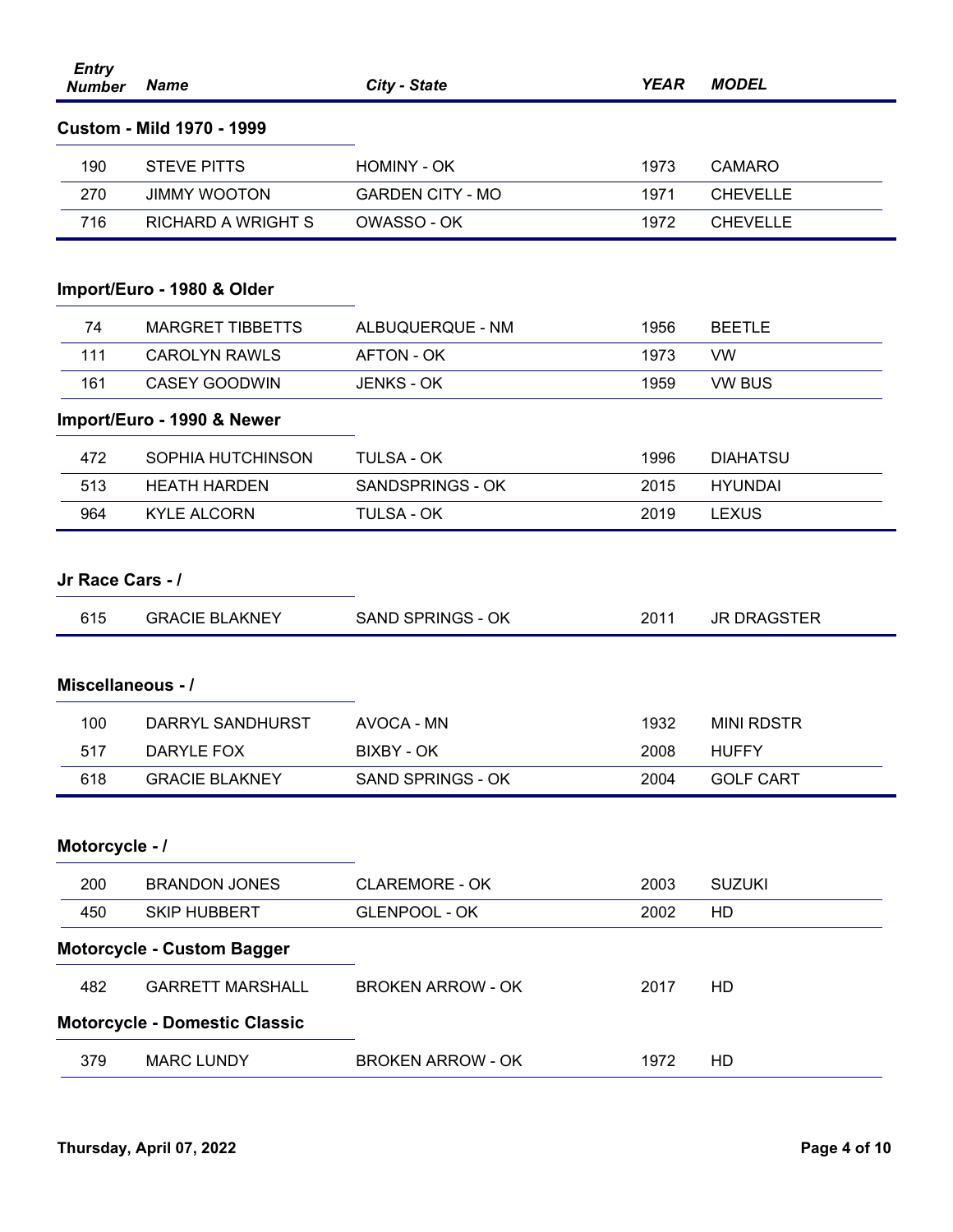| <b>Entry</b><br><b>Number</b> | <b>Name</b>                               | City - State             | <b>YEAR</b> | <b>MODEL</b>     |
|-------------------------------|-------------------------------------------|--------------------------|-------------|------------------|
|                               | <b>Motorcycle - Domestic Stock Custom</b> |                          |             |                  |
| 191                           | <b>WILLY WILLIFORD</b>                    | RAMONA - OK              | 2015        | HD               |
| 464                           | <b>JONATHAN MCCURRY</b>                   | <b>BROKEN ARROW - OK</b> | 2018        | HD               |
|                               | <b>Motorcycle - Domestic Trike</b>        |                          |             |                  |
| 492                           | <b>TERRY SMITH</b>                        | <b>BROKEN ARROW - OK</b> | 2016        | HD               |
|                               | <b>Motorcycle - Import Classic</b>        |                          |             |                  |
| 63                            | <b>WILL MEADORS</b>                       | COWETA - OK              | 1972        | <b>HONDA</b>     |
| 160                           | <b>CASEY GOODWIN</b>                      | <b>JENKS - OK</b>        | 1966        | <b>HONDA</b>     |
|                               | <b>Motorcycle - Import Sport Custom</b>   |                          |             |                  |
| 960                           | DARNELL MARSHALL                          | <b>TULSA - OK</b>        | 2015        | <b>KAWASAKI</b>  |
| 962                           | <b>COREY SANGO</b>                        | <b>TULSA - OK</b>        | 2006        | <b>KAWASAKI</b>  |
|                               | <b>Motorcycle - Import Trike</b>          |                          |             |                  |
| 455                           | <b>JIM STEVENS</b>                        | <b>STOCKTON - MO</b>     | 2015        | <b>VW TRIKE</b>  |
|                               | <b>Motorcycle - Race Bike</b>             |                          |             |                  |
| 469                           | <b>KARL PRYOR</b>                         | <b>HULBERT - OK</b>      | 1991        | HD               |
|                               | <b>Motorcycle - Radical Bagger</b>        |                          |             |                  |
| 957                           | <b>MICHAEL RICE</b>                       | <b>WAGONGER - OK</b>     | 2010        | <b>HARLEY</b>    |
|                               | <b>Motorcycle - Softail Custom</b>        |                          |             |                  |
| 458                           | <b>RYAN RUTLEDGE</b>                      | <b>TULSA - OK</b>        | 1998        | HD               |
| 485                           | <b>JASON ASHLOCK</b>                      | <b>WAGONER - OK</b>      | 2002        | HD               |
|                               | <b>Motorcycle - Sportster</b>             |                          |             |                  |
| 453                           | <b>TAWNYA MILLER</b>                      | <b>WAGONER - OK</b>      | 2003        | <b>SPORTSTER</b> |
|                               | <b>Motorcycle - Stock Bagger</b>          |                          |             |                  |
| 462                           | <b>JIM LEHR</b>                           | <b>WAGONER - OK</b>      | 2009        | HD               |
|                               |                                           |                          |             |                  |
|                               | Mustang - 1989 & Older                    |                          |             |                  |
| 189                           | <b>JIM MATTHEWS</b>                       | <b>TULSA - OK</b>        | 1966        | <b>MUSTANG</b>   |
| 544                           | <b>JIM BARNHART</b>                       | <b>LIBERTY - KS</b>      | 1965        | <b>FORD</b>      |
| 557                           | <b>GEORGE WALKER</b>                      | TULSA - OK               | 1973        | <b>MUSTANG</b>   |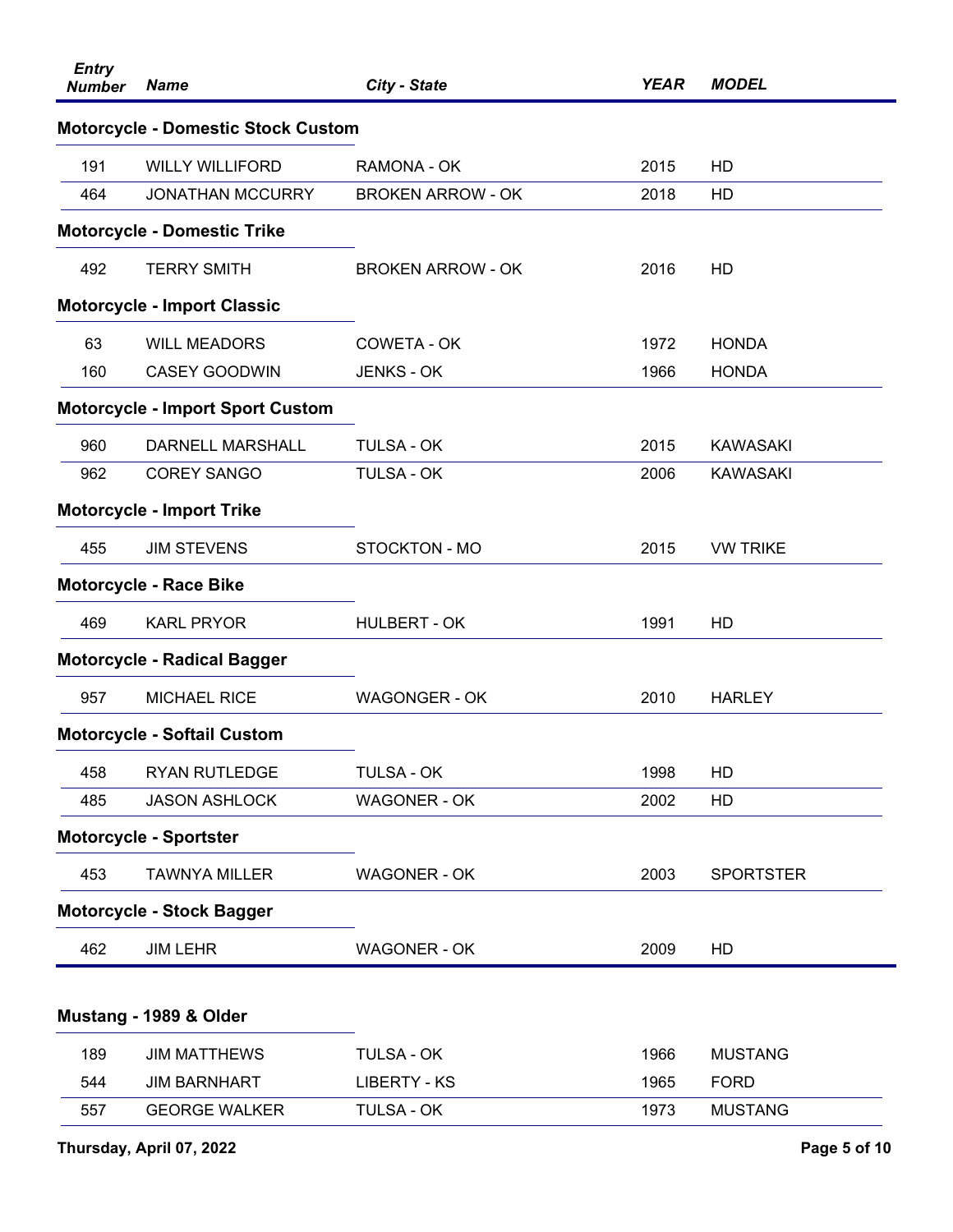| <b>Entry</b><br><b>Number</b> | <b>Name</b>                         | City - State             | <b>YEAR</b> | <b>MODEL</b>     |
|-------------------------------|-------------------------------------|--------------------------|-------------|------------------|
|                               | Mustang - 1990 & Newer              |                          |             |                  |
| 535                           | <b>DENNIS FIGLEY</b>                | <b>BROKEN ARROW - OK</b> | 2013        | <b>MUSTANG</b>   |
| 551                           | <b>BILL BREWER</b>                  | OWASSO - OK              | 1994        | <b>FORD</b>      |
| 571                           | <b>MIKE DONLEY</b>                  | <b>BROKEN ARROW - OK</b> | 2008        | <b>SHELBY</b>    |
|                               | <b>Mustang - Custom - All Years</b> |                          |             |                  |
| 514                           | <b>CHRIS BENTLEY</b>                | <b>BROKEN ARROW - OK</b> | 1965        | <b>MUSTANG</b>   |
| 533                           | <b>MARK HARWOOD</b>                 | COWETA - OK              | 1970        | <b>MUSTANG</b>   |
| 540                           | <b>RON MAGNUSSON</b>                | <b>BROKEN ARROW - OK</b> | 1967        | <b>MUSTANG</b>   |
|                               |                                     |                          |             |                  |
| Offroad - /                   |                                     |                          |             |                  |
| 156                           | <b>DARREN KETCHER</b>               | MUSKOGEE - OK            | 2004        | <b>WRANGLER</b>  |
| 498                           | SONYA CUOZZO-SELM                   | MUSKOGEE - OK            | 2010        | <b>JEEP</b>      |
|                               | Pickup - 1949 - 1969                |                          |             |                  |
| 437                           | <b>TYLER LEWIS</b>                  | NEOSHO - MO              | 1959        | CHEVY PU         |
| 441                           | <b>JEFF DOVER</b>                   | PRUE - OK                | 1969        | <b>EL CAMINO</b> |
| 958                           | <b>DARNELL MARSHALL</b>             | <b>TULSA - OK</b>        | 1969        | <b>CHEVY</b>     |
|                               |                                     |                          |             |                  |
|                               | Pickup - 1970 - 1999                |                          |             |                  |
| 425                           | <b>MICAH SUTTON</b>                 | COWETA - OK              | 1998        | <b>CHEVY</b>     |
| 689                           | <b>GERALD FLOYD</b>                 | <b>VINITA - OK</b>       | 1970        | <b>EL CAMINO</b> |
| 955                           | <b>ANDY ALLEN</b>                   | TULSA - OK               | 1984        | <b>CHEVY</b>     |
| 961                           | <b>JAMES JOUBERT</b>                | TULSA - OK               | 1971        | <b>CHEVY</b>     |
|                               | Pickup - 2000 - Newer               |                          |             |                  |
| 108                           | NATASHA LAWSON                      | PAWHUSKA - OK            | 2001        | <b>SIERRA</b>    |
| 976                           | <b>JOSHUA DEASON</b>                | COLCORD - OK             | 2000        | <b>CHEVROLET</b> |
| Pickup - 4X4                  |                                     |                          |             |                  |
| 62                            | <b>WILL MEADORS</b>                 | COWETA - OK              | 1976        | FORD PU          |
| 412                           | <b>LARRY CHASTEEN</b>               | <b>TULSA - OK</b>        | 1971        | <b>CHEVY</b>     |
| 430                           | <b>JAY SYMONDS</b>                  | <b>CLAREMORE - OK</b>    | 1972        | <b>CHEVY</b>     |
| 953                           | ANDY ALLEN                          | <b>TULSA - OK</b>        | 1975        | <b>BRONCO</b>    |
|                               |                                     |                          |             |                  |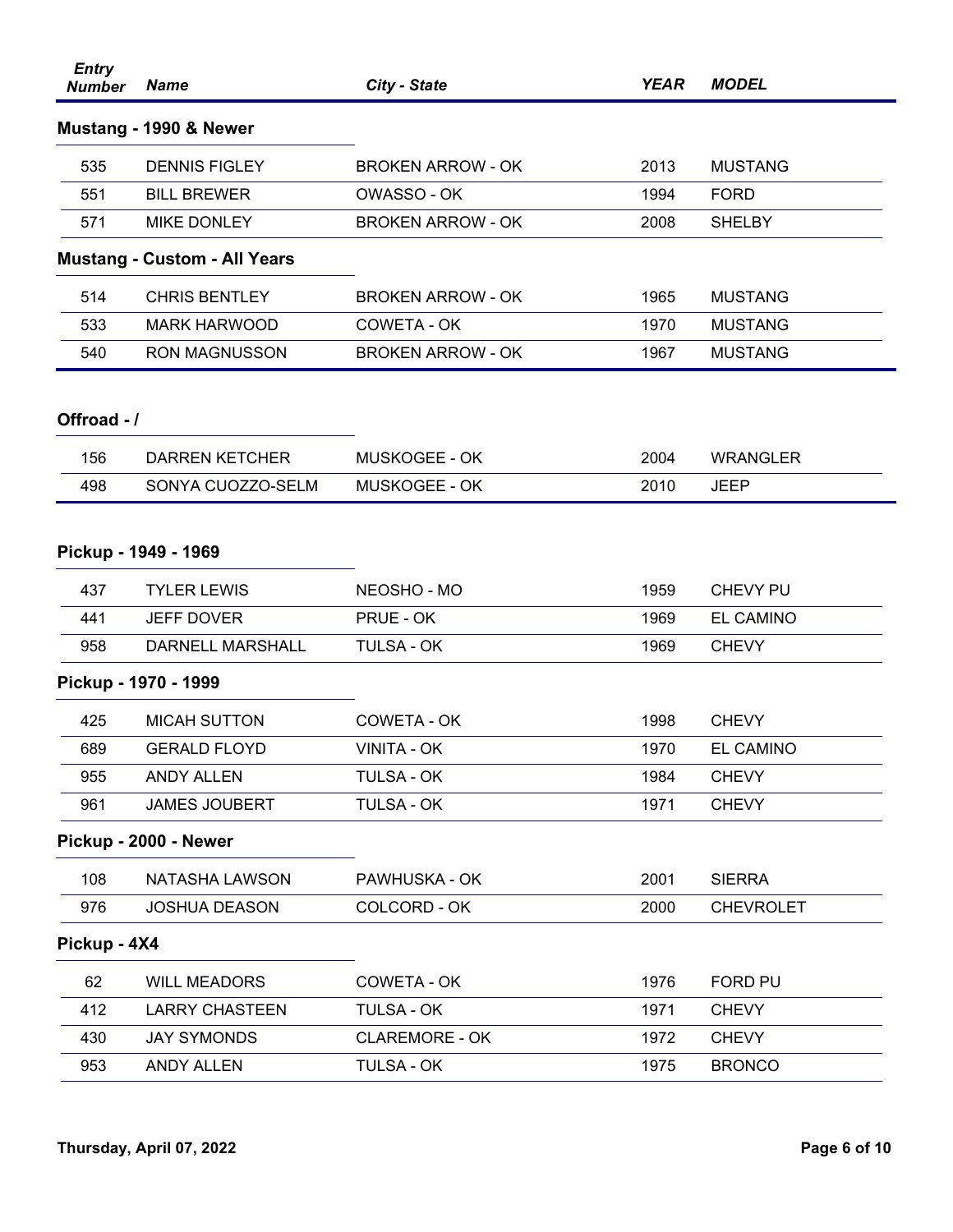| <b>Entry</b><br><b>Number</b> | <b>Name</b>                          | City - State             | <b>YEAR</b> | <b>MODEL</b>      |
|-------------------------------|--------------------------------------|--------------------------|-------------|-------------------|
|                               | Pickup - Full & Radical 1949 - 1969  |                          |             |                   |
| 454                           | <b>TOM SANDERS</b>                   | <b>TONTITOWN - AR</b>    | 1953        | <b>FORD</b>       |
| 952                           | <b>ANDY ALLEN</b>                    | <b>TULSA - OK</b>        | 1957        | <b>STUDEBAKER</b> |
|                               | Pickup - Full & Radical 2000 - Newer |                          |             |                   |
| 54                            | <b>MADELYNE KING</b>                 | WEWOKA - OK              | 2008        | <b>SILVERADO</b>  |
| Pickup - Lowrider             |                                      |                          |             |                   |
| 790                           | <b>KRIS KEMPER</b>                   | <b>BROKEN ARROW - OK</b> | 1987        | <b>CHEVY</b>      |
| 794                           | <b>JAMES BROWN</b>                   | NEOSHO - MO              | 1984        | <b>CHEVY</b>      |
| 971                           | <b>CHRISTIAN JANKE</b>               | COWETA - OK              | 1963        | <b>FORD</b>       |
|                               | Pickup - Mild - 1935 - 1948          |                          |             |                   |
| 68                            | <b>RICKEY ROOKS</b>                  | SPERRY - OK              | 1948        | FORD PU           |
|                               | Pickup - Mild 1949 - 1969            |                          |             |                   |
| 251                           | <b>JOHN JONES</b>                    | <b>LUMBERTON - TX</b>    | 1965        | <b>CHEVY</b>      |
| 252                           | <b>CARL BEALL</b>                    | <b>HEMPHILL - TX</b>     | 1955        | <b>CHEVY</b>      |
| 260                           | <b>KURT WOZNIAK</b>                  | <b>CELINA - TX</b>       | 1954        | <b>FORD</b>       |
| 413                           | <b>ROBERT GROENE</b>                 | <b>TULSA - OK</b>        | 1969        | <b>CHEVY</b>      |
| 515                           | <b>CHRIS BENTLEY</b>                 | <b>BROKEN ARROW - OK</b> | 1950        | <b>FORD</b>       |
| 731                           | <b>JOHN STUTSMAN</b>                 | <b>TULSA - OK</b>        | 1957        | <b>CHEVY</b>      |
|                               | Pickup - Mild 1970 - 1999            |                          |             |                   |
| 257                           | <b>CANDIE HACKER</b>                 | <b>COPAN - OK</b>        | 1984        | <b>CHEVY</b>      |
| 335                           | <b>CHIP POWER</b>                    | KINSLEY - KS             | 1970        | EL CAMINO         |
| 665                           | <b>MIKE TILLOTSON</b>                | OWASSO - OK              | 1972        | <b>RANCHERO</b>   |
| 954                           | <b>ANDY ALLEN</b>                    | <b>TULSA - OK</b>        | 1972        | <b>FORD</b>       |
|                               | Pickup - Mild 2000 - Newer           |                          |             |                   |
| 506                           | DARYLE FOX                           | <b>BIXBY - OK</b>        | 2015        | <b>FORD PU</b>    |
| 963                           | <b>STEVEN STANTON</b>                | <b>CLAREMORE - OK</b>    | 2020        | <b>FORD</b>       |
| Pickup - Mini                 |                                      |                          |             |                   |
| 232                           | <b>ELI STURGEON</b>                  | COWETTA - OK             | 1970        | <b>HULIX</b>      |
| 283                           | <b>CHANCE ROTERT</b>                 | TULSA - OK               | 1992        | <b>GMC</b>        |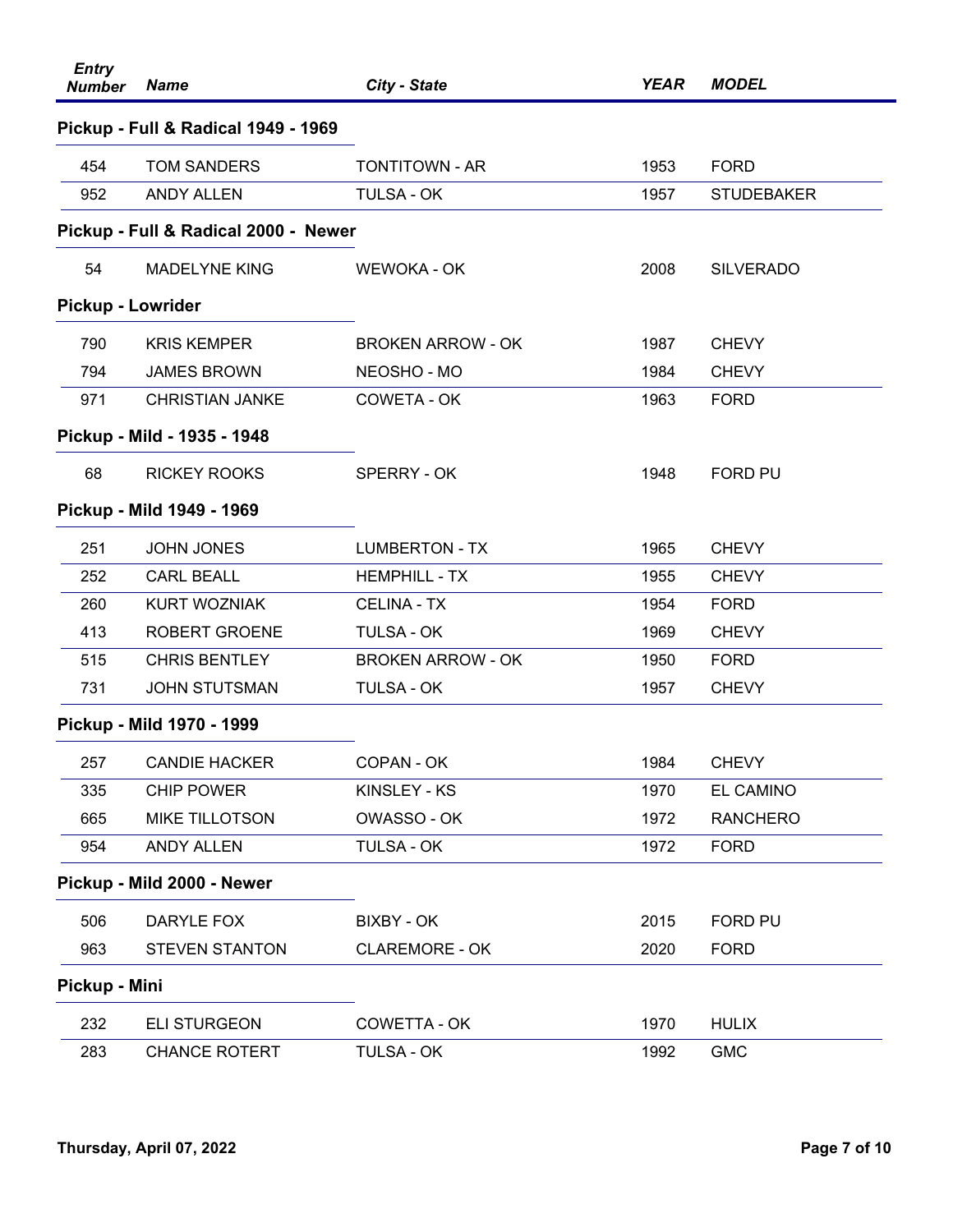| <b>Entry</b><br><b>Number</b> | <b>Name</b>                             | <b>City - State</b>      | <b>YEAR</b> | <b>MODEL</b>       |
|-------------------------------|-----------------------------------------|--------------------------|-------------|--------------------|
|                               | Pickup - Rod 1928 - 1934                |                          |             |                    |
| 688                           | <b>LARRY MCFARLAND</b>                  | <b>BULLARD - TX</b>      | 1929        | <b>MODEL A</b>     |
| 968                           | <b>JIM SCHMIDT</b>                      | ROCKY - OK               | 1934        | <b>FORD</b>        |
|                               | Pickup - Rod 1935 - 1948                |                          |             |                    |
| 467                           | <b>CHRIS GRAYSON</b>                    | SAND SPRINGS - OK        | 1941        | <b>FORD</b>        |
| 711                           | <b>BILLY WILSON</b>                     | SAPULPA - OK             | 1940        | <b>FORD PU</b>     |
|                               | <b>Restored Original - 2000 - Newer</b> |                          |             |                    |
| 554                           | <b>NELDA TURNER</b>                     | <b>BROKEN ARROW - OK</b> | 2003        | <b>THUNDERBIRD</b> |
| 773                           | RODNEY CROCKETT                         | OWASSO - OK              | 2005        | <b>GTO</b>         |
|                               | Restored Original - Car 1949 - 1969     |                          |             |                    |
| 255                           | <b>GARY DEITERING</b>                   | COPAN - OK               | 1965        | <b>IMPALA</b>      |
| 418                           | <b>CHARLES LARUE</b>                    | SKIATOOK - OK            | 1969        | <b>ROADRUNNER</b>  |
| 442                           | <b>GENE SCHMELING</b>                   | <b>TULSA - OK</b>        | 1954        | <b>SKYLARK</b>     |
| 582                           | PHILIP CHILDERS                         | <b>TULSA - OK</b>        | 1965        | T-BIRD             |
| 800                           | <b>JAMES BROWN</b>                      | <b>CLAREMORE - OK</b>    | 1969        | <b>GTO</b>         |
| 951                           | <b>TERRY LATTA</b>                      | <b>SALINA - OK</b>       | 1962        | <b>IMPALA</b>      |
|                               | Restored Original - Car 1970 - 1999     |                          |             |                    |
| 81                            | <b>KELLY WOOLDRIDGE</b>                 | <b>MOORELAND - OK</b>    | 1973        | <b>CAMARO</b>      |
| 120                           | <b>EDDIE STRONG</b>                     | <b>COLLINSVILLE - OK</b> | 1978        | <b>THUNDERBIRD</b> |
| 570                           | ANDRE ANDERSON                          | <b>TULSA - OK</b>        | 1970        | <b>CHEVELLE</b>    |
| 658                           | <b>DOUG PEKAR</b>                       | COWETA - OK              | 1979        | <b>CAMARO</b>      |
|                               | Restored Original - Truck 1949 - 1969   |                          |             |                    |
| 583                           | PHILIP CHILDERS                         | <b>TULSA - OK</b>        | 1969        | FORD PU            |
| 722                           | <b>ELAINE BYMUN</b>                     | <b>BROKEN ARROW - OK</b> | 1954        | <b>CHEVY PU</b>    |
| 791                           | <b>DORSEY HELM</b>                      | <b>CLAREMORE - OK</b>    | 1949        | <b>FORD</b>        |
|                               | Restored Original - Truck 1970 - 1999   |                          |             |                    |
| 183                           | <b>JOHN BEATY</b>                       | <b>JOPLIN - MO</b>       | 1977        | <b>FORD</b>        |
| 465                           | <b>MIKE GRAYSON</b>                     | SAND SPRINGS - OK        | 1970        | <b>CHEVY</b>       |
| 706                           | <b>JEFF MERRITT</b>                     | SAPULPA - OK             | 1972        | <b>RANCHERO</b>    |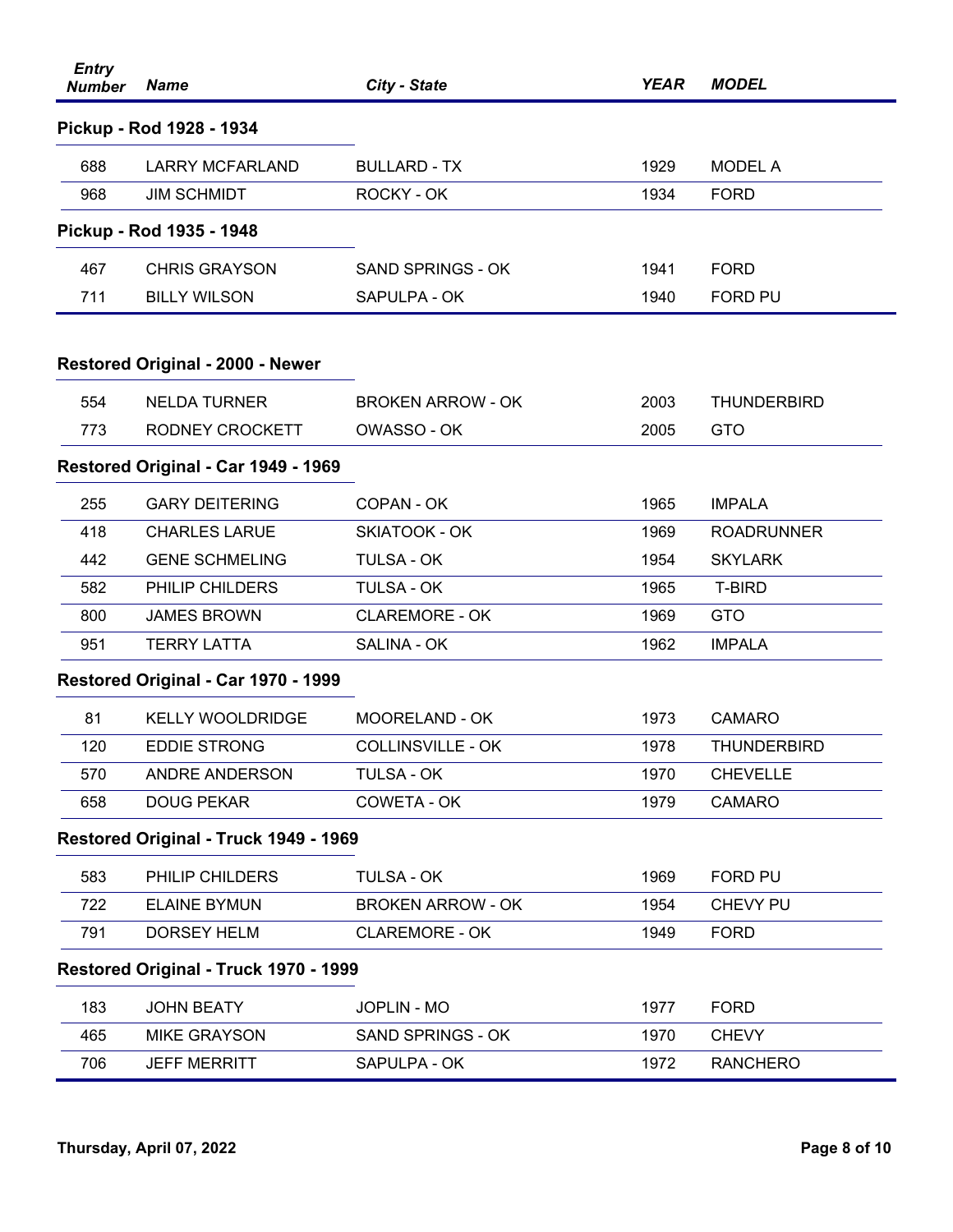| <b>Entry</b><br><b>Number</b> | <b>Name</b>               | City - State             | <b>YEAR</b> | <b>MODEL</b>         |
|-------------------------------|---------------------------|--------------------------|-------------|----------------------|
| Rod - 1927 & Older            |                           |                          |             |                      |
| 52                            | <b>LANCE MERCY</b>        | SAND SPRINGS - OK        | 1923        | FORD T               |
| 80                            | <b>JACOBY WOOLDRIDGE</b>  | MOORELAND - OK           | 1923        | <b>T BUCKET</b>      |
| 360                           | <b>RUSS HUNTER</b>        | PIEDMONT - OK            | 1925        | <b>T BUCKET</b>      |
| Rod - 1928 - 1932             |                           |                          |             |                      |
| 135                           | <b>JIM HARDCASTLE</b>     | <b>TULSA - OK</b>        | 1929        | <b>ROADSTER</b>      |
| 154                           | <b>BRIAN GUINN</b>        | SAND SPRINGS - OK        | 1932        | <b>FORD COUPE</b>    |
| 362                           | <b>STEVE MOORE</b>        | <b>TULSA - OK</b>        | 1932        | <b>RDSTR</b>         |
| 522                           | <b>ALVIN CHINN</b>        | <b>TULSA - OK</b>        | 1932        | <b>FORD TUDOR</b>    |
| Rod - 1933 - 1934             |                           |                          |             |                      |
| 324                           | <b>NEAL JOHNSON</b>       | <b>BARTLESVILLE - OK</b> | 1933        | <b>FORD</b>          |
| 387                           | <b>ROGER MAGNUSON</b>     | <b>TULSA - OK</b>        | 1934        | <b>FORD COUPE</b>    |
| 567                           | <b>RON HARRIS</b>         | SAPULPA - OK             | 1934        | <b>CHEVY COUPE</b>   |
| Rod - 1935 - 1948             |                           |                          |             |                      |
| 635                           | <b>MARSHALL JOHNSON</b>   | OWASSO - OK              | 1946        | PLY COUPE            |
| 690                           | <b>LARRY SHERWIN</b>      | DEL CITY - OK            | 1937        | <b>CABRIOLET</b>     |
| 944                           | <b>BIRD JOHNSON</b>       | <b>TULSA - OK</b>        | 1940        | <b>WILLYS COUPE</b>  |
|                               | Rod - Radical 1933 - 1934 |                          |             |                      |
| 73                            | <b>BUDDY POWERS</b>       | SHERWOOD - AR            | 1934        | <b>BUICK</b>         |
|                               | Rod - Radical 1935 - 1948 |                          |             |                      |
| 140                           | <b>ART BRANT</b>          | RUSHVILLE - MO           | 1948        | <b>ANGLIA</b>        |
| <b>Sports - American</b>      |                           |                          |             |                      |
| 122                           | <b>JOSEPH CSORDAS</b>     | LAWTON - OK              | 1987        | <b>FIERO</b>         |
| 331                           | <b>ANDREW BLAGG</b>       | OOLOGAH - OK             | 2010        | CADILLAC             |
| 516                           | MICHAEL PIANALTO          | OWASSO - OK              | 2015        | <b>CORVETTE</b>      |
| <b>Sports - Foreign</b>       |                           |                          |             |                      |
| 113                           | <b>ALLEN TYLER</b>        | SAPULPA - OK             | 1959        | <b>AUSTIN HEALEY</b> |
| 248                           | <b>JOHN LUCAS</b>         | TULSA - OK               | 1977        | <b>DATSUN</b>        |
| 422                           | ZANE DURRETT              | SPERRY - OK              | 1985        | <b>NISSAN</b>        |
|                               |                           |                          |             |                      |